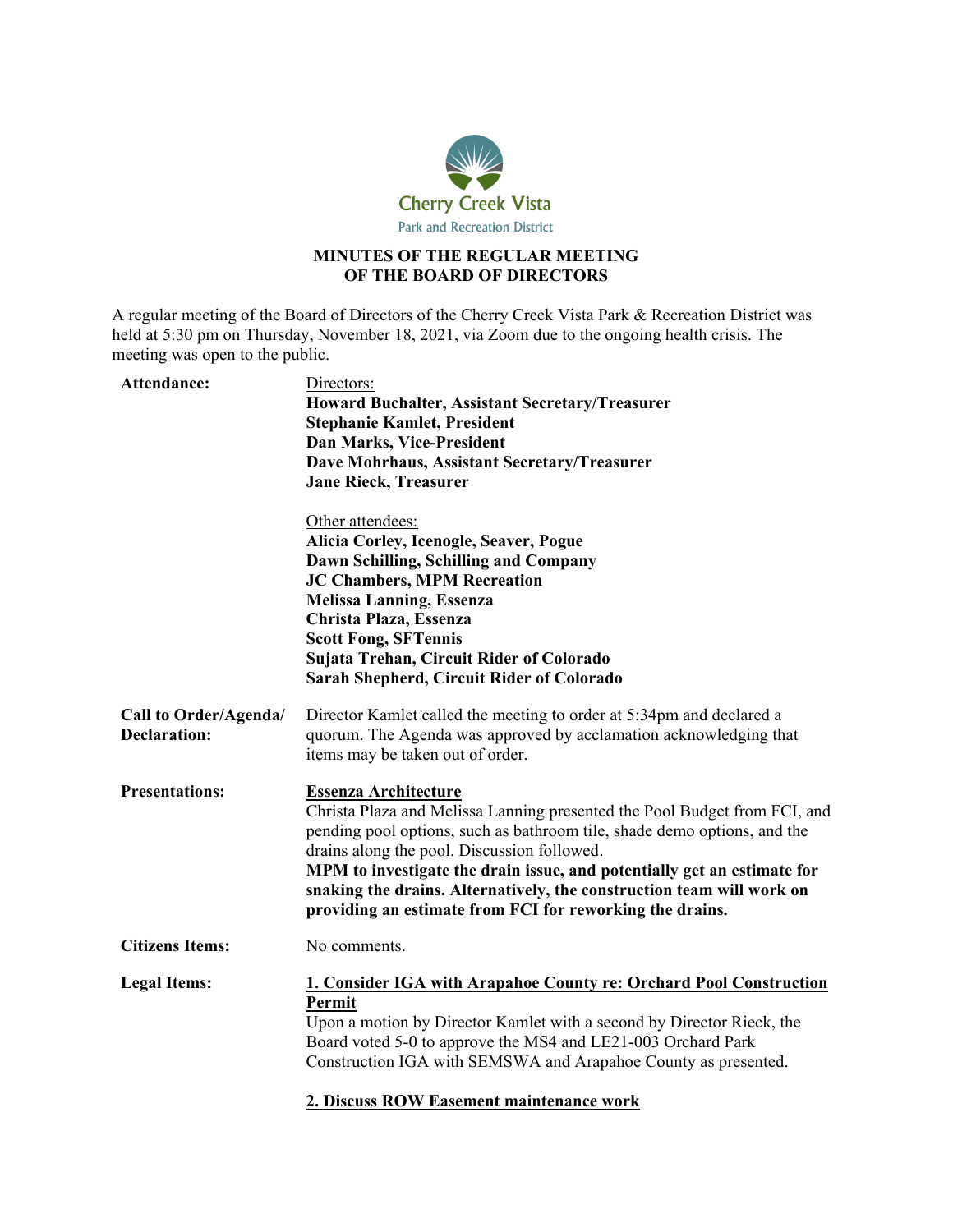Item discussion tabled for next meeting.

#### **3. 2022 Annual Administrative Resolution**

The Board reviewed the Resolution.

**Upon motion by Director Mohrhaus and seconded by Director Rieck the Board voted 5-0 to approve the 2022 Annual Administrative Resolution, as presented.**

#### **4. Discuss Tennis Court Egress**

Sarah Shepherd gave the Board an update regarding this issue. Discussion followed. **Management will to disengage the lock at the Orchard tennis court for the interim period if necessary, while the Board and the Fire District work through the process. Management to obtain a quote to install a new egress mechanism for all three courts.**

#### **5. May 3, 2022 Election Resolution**

Sarah Shepherd presented an update regarding the recent changes in the current rules. Discussion followed. 2 Director positions will be up for reelection.

**Upon motion by Director Rieck and seconded by Director Kamlet the Board voted 5-0 to approve the 2022 Election Resolution, as presented.**

**Operations and maintenance:**

|  | 1. Landscape Report & Pool Report |  |  |
|--|-----------------------------------|--|--|
|  | Nothing additional report.        |  |  |

**2. Capital improvement, operations, and maintenance priorities i. Master project calendar**

Nothing additional to report.

**ii. Capital project budget sheet** Nothing additional to report.

## **Financial Matters: 1. Official Budget Hearing 2022**

See Budget Hearing minutes below.

# **2. 2022 Presentation/Approval Budget & Budget Resolution**

**a. Set Tennis, Pool and Field Rates and Fees** The Board discussed the current field use rates. **Upon motion by Director Kamlet and seconded by Director Rieck the Board voted 5-0 to approve an increase in Field Rates by \$5 across the board, for 2022.**

The Board discussed the current tennis court rental rates. Discussion followed.

**Upon motion by Director Kamlet and seconded by Director Marks the Board voted 5-0 to approve an increase in Tennis Team rates by \$10 per team, for 2022.**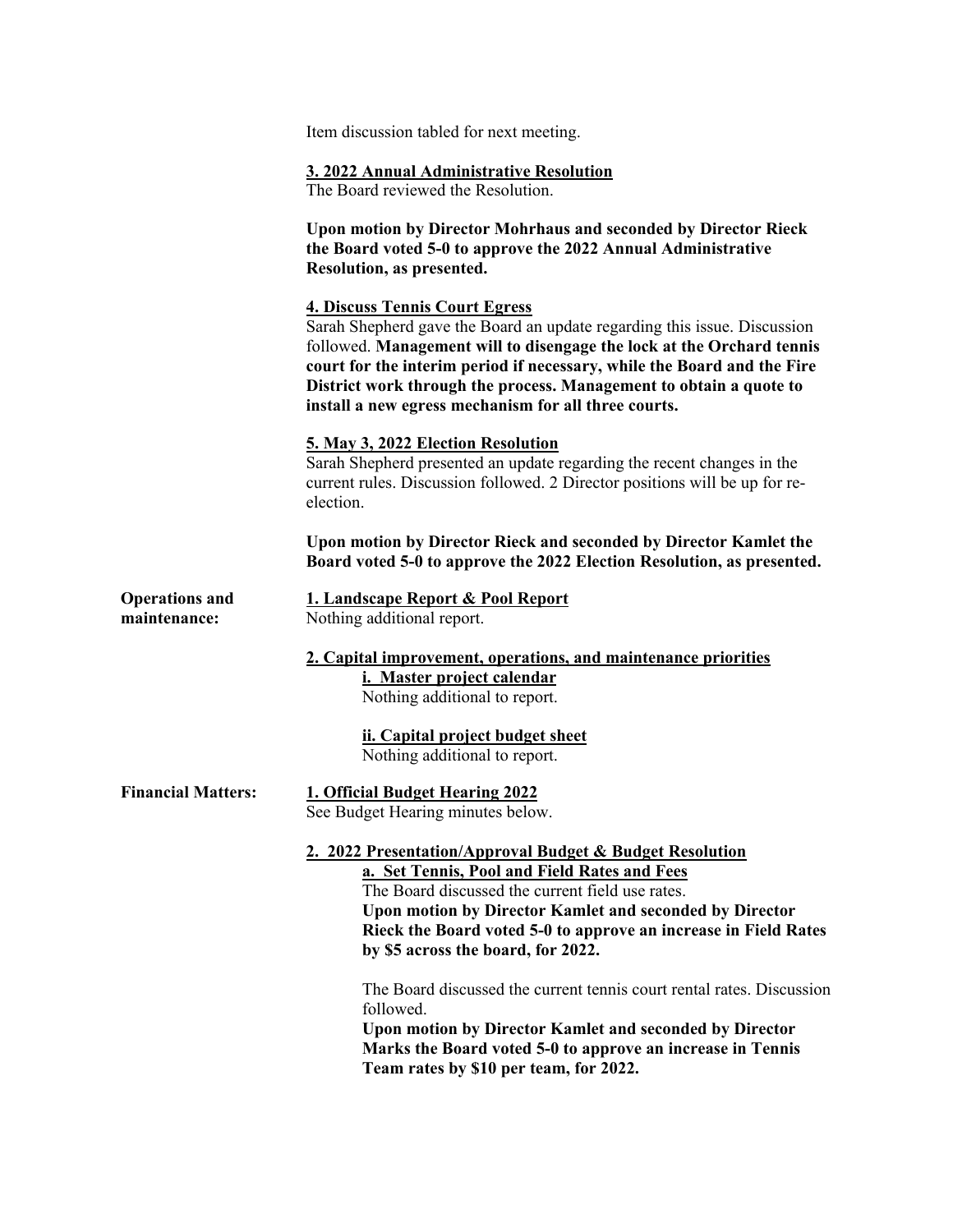**b. Consider approval for 2022 Contract Renewals** Scott Fong gave the Board an update on upcoming Tennis programs. Discussion followed.

**Upon motion by Director Rieck and seconded by Director Kamlet the Board voted 5-0 to approve the SF Tennis contract for 2022.**

**Upon motion by Director Buchalter and seconded by Director Kamlet the Board voted 5-0 to approve the Schilling and Company contract for 2022.**

**Upon motion by Director Mohrhaus and seconded by Director Buchalter the Board voted 5-0 to approve the Icenogle Seaver Pogue contract for 2022.**

The Board reviewed the MPM Recreation contract for 2022. Discussion followed. MPM Recreation to provide an updated contract for Board review and approval, given some contingency for pool construction timing.

**Upon motion by Director Mohrhaus and seconded by Director Rieck the Board voted 5-0 to approve the Circuit Rider of Colorado contract for 2022.**

The Board reviewed the JBK Landscape contract for 2022. Discussion followed.

**Upon motion by Director Buchalter and seconded by Director Marks the Board voted 2-3 against the JBK Landscape contract for 2022 as presented.** Further discussion followed.

**Upon motion by Director Mohrhaus and seconded by Director Kamlet the Board voted 3-2 to approve the JBK Landscape contract for 2022, removing the specific clause regarding the Maplewood maintenance.**

**3. Consider approval of Claims for Period ending November 30, 2021** The Board reviewed the November claims.

**Upon motion by Director Mohrhaus and seconded by Director Rieck , the Board voted 5-0 to approve the November claims totaling \$182,485.80.**

**4. Consider approval of Financial Report for Period ending October 31, 2021**

Ms. Schilling presented the financial report.

**The October financials were approved by acclamation.**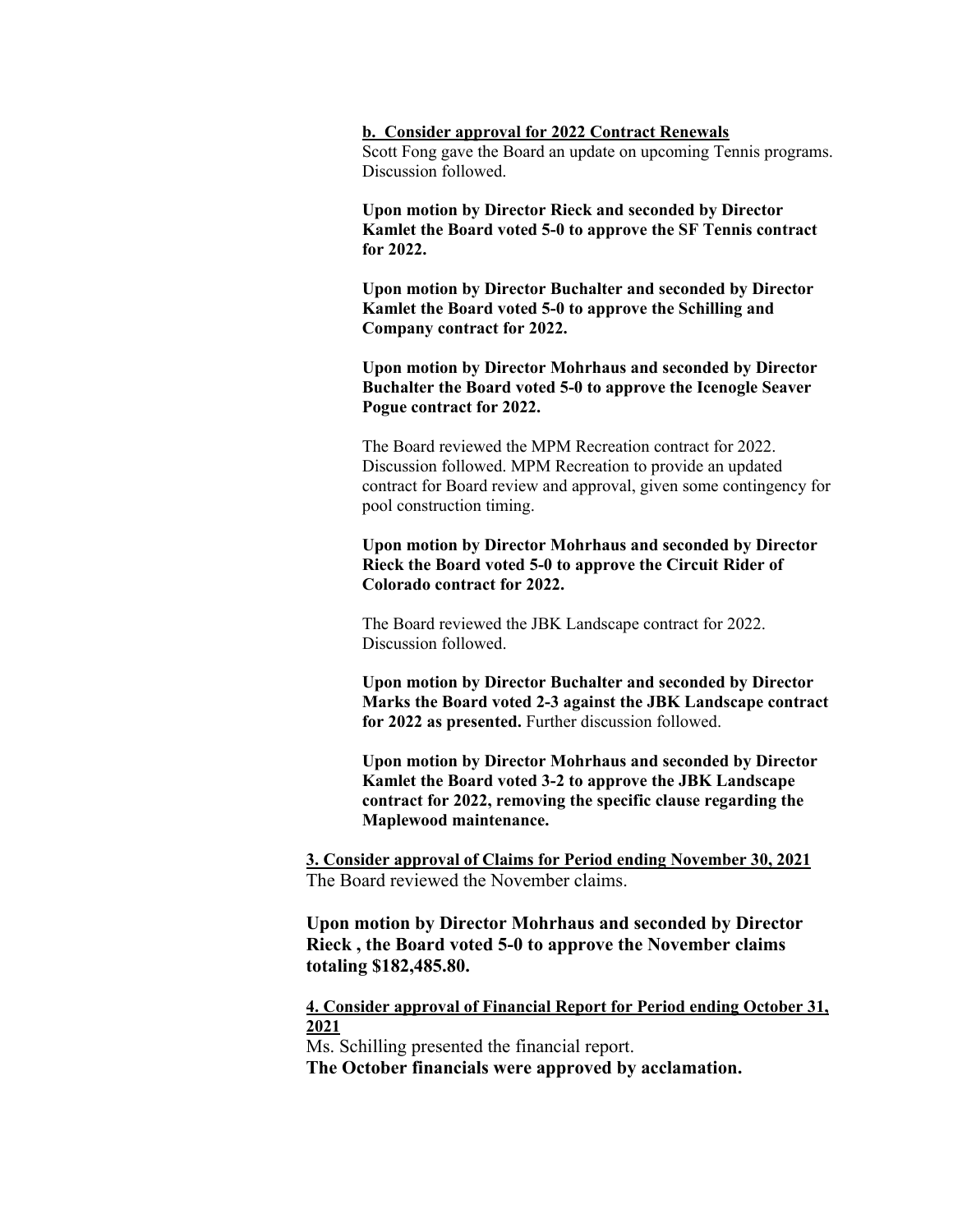| Administrative<br><b>Matters:</b>               | 1. Review Meeting Minutes-October 21, 2021 and October 28, 2021<br>Upon motion by Director Rieck and seconded by Director Kamlet, the                                                                                                                                                                                                                                                  |  |  |  |  |
|-------------------------------------------------|----------------------------------------------------------------------------------------------------------------------------------------------------------------------------------------------------------------------------------------------------------------------------------------------------------------------------------------------------------------------------------------|--|--|--|--|
|                                                 | Board voted 5-0 to accept the October 21, 2021 and October 28, 2021 as<br>presented.                                                                                                                                                                                                                                                                                                   |  |  |  |  |
|                                                 | 2. Peakview Park Grant Construction Update<br>Sarah Shepherd gave the Board an update. Waiting on permits and ready to<br>go after these are issued.                                                                                                                                                                                                                                   |  |  |  |  |
|                                                 | 3. Discuss Orchard/Sunset Parks Project and Grant Funding<br>The Board discussed upcoming Grant applications.<br>Upon motion by Director Rieck and seconded by Director Marks, the<br>Board voted 4-0, with Director Buchalter abstaining from the vote, to<br>approve Management to pursue a Project Grant application from<br><b>Arapahoe County Open Space for for Sunset Park.</b> |  |  |  |  |
|                                                 | <b>4. Discuss ROW Capital Improvements and Maintenance</b><br>Sarah Shepherd gave the Board an update. The fence cap repair project is<br>complete. Other damages and trees pruning will be discussed at future<br>meetings.                                                                                                                                                           |  |  |  |  |
|                                                 | 5. Meeting Dates for 2022<br>The Board approved the proposed 2022 dates, with changes as noted in<br>March 2022 and October 2022. Management will post dates on the<br>District website.                                                                                                                                                                                               |  |  |  |  |
| <b>Additional Board</b><br><b>Member Items:</b> | No additional items.                                                                                                                                                                                                                                                                                                                                                                   |  |  |  |  |
| Adjournment:                                    | The Board approved by acclamation to adjourn the meeting at 8:46 pm. The<br>next Board meeting is a Regular Meeting, and is scheduled for Thursday<br>January 13, 2022 at 5:30 pm via Zoom.                                                                                                                                                                                            |  |  |  |  |
| Sujata Trehan                                   |                                                                                                                                                                                                                                                                                                                                                                                        |  |  |  |  |

Secretary for meeting